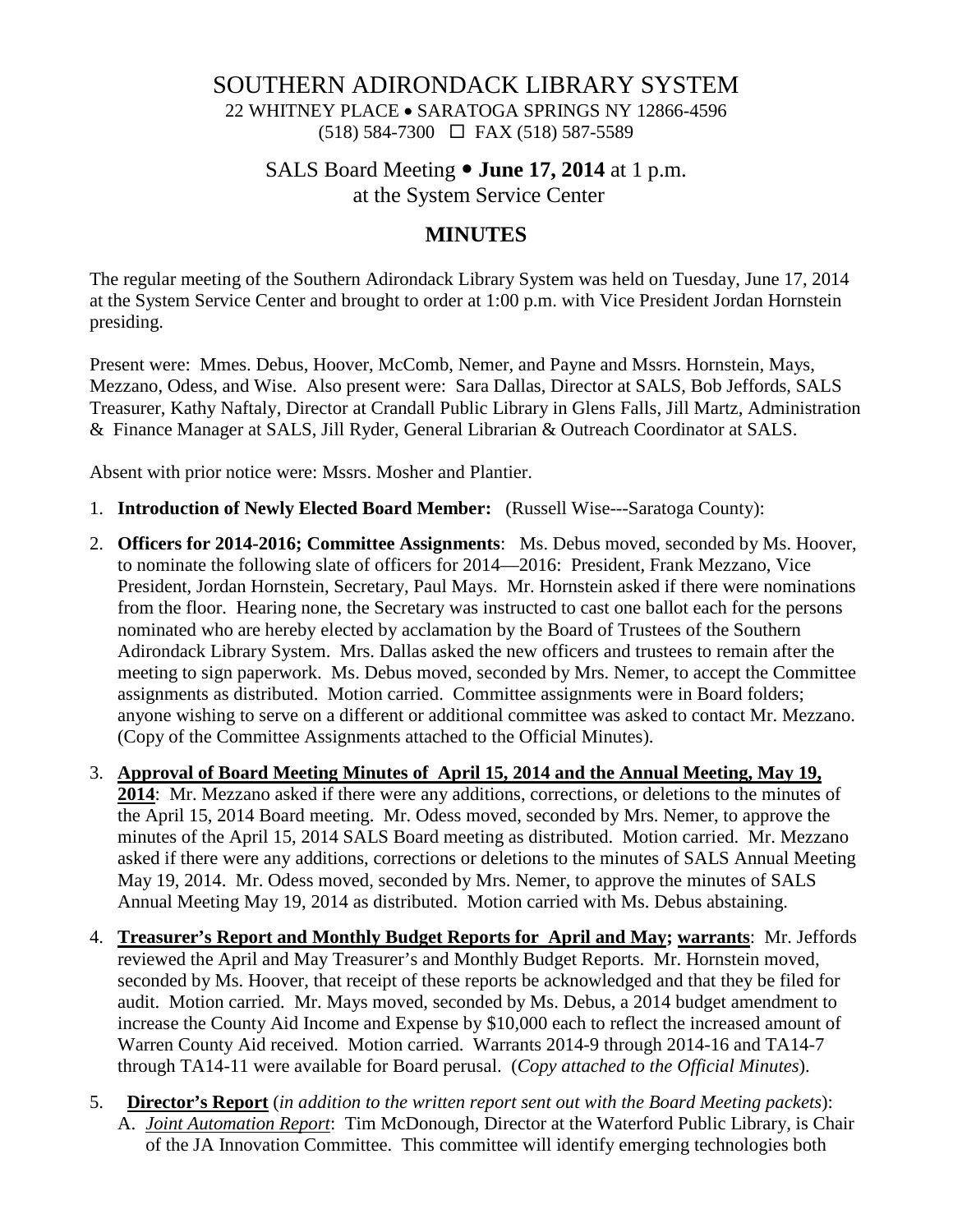within the Polaris automation system and in other library-relevant technologies; and will recommend further study by the JA staff and Council.

In an effort to communicate better regarding JA business, the minutes of JA meeting will be sent out with the Board Meeting packets.

B. *Other*: Mrs. Dallas received good reviews regarding the SALS Annual Dinner venue, mixed reviews on the food and the speaker. Thirty out of thirty-four libraries were represented.

Almost 200 people attended the Annual Meeting. Mrs. Dallas would like to ask Mike Neppl, General Counsel & Director of Government Relations and Advocacy at New York Library Association to be the speaker at the 2015 Annual Meeting. He would do a trivia program.

The Construction Grants have been approved; checks should be arriving in six to eight weeks. Mr. Mezzano suggested sending a letter to Senator Farley and others explaining the problems the delay in receiving the checks cause.

The information on the next round of Construction Grants has gone out. The SALS allotment is \$394,000. The Building Committee should schedule a meeting to review the 25%/75% match and construction guidelines.

No news on the State Aid; it has not been received as yet.

The 2015 SALS Budget will be developed using SALS Use, Value, and Satisfaction Survey. There have been about 100 responses; the deadline is June  $20<sup>th</sup>$ .

### 6. **Committee Reports**:

- A. *Audit & Finance*: no report, but will be a meet over the summer.
- B. *Building*: Mr. Mays reported that an engineer had come to SALS to evaluate a backup for the air conditioner in the Computer Room. There will be a meeting of the Building Committee over the summer.
- C. *Bylaws Committee*: Ms. Debus will review the Bylaws with Mrs. Dallas.
- D. *Central Library Aid and Services*: no report
- E. *County Aid Coordinators*: Mr. Mezzano (Hamilton County Coordinator) reported that the Hamilton County budget meeting would be in August.
- F. *Library Services:* no report
- G. *Personnel*: The Personnel Committee will meet in July to review a possible salary increase and some personnel recommendations.
- H. *Trustee Nominating*: no report

### 7. **Unfinished Business**: none

### 8. **New Business:**

- A. *Placement of bank accounts*:
	- i) Ms. Payne moved, seconded by Ms. Debus, to name Saratoga National Bank and Trust Company as depository of funds to be withdrawn with the signature of one of the following: President, Vice-President, or Treasurer. Motion carried.
	- ii) Mrs. Mc Comb moved, seconded by Mr. Wise, to name Adirondack Trust Company as depository of funds to be withdrawn with the signature of one of the following: President, Vice-President, or Treasurer; also that any one of the following be authorized to borrow funds: President, Vice-President, or Treasurer. Motion carried.